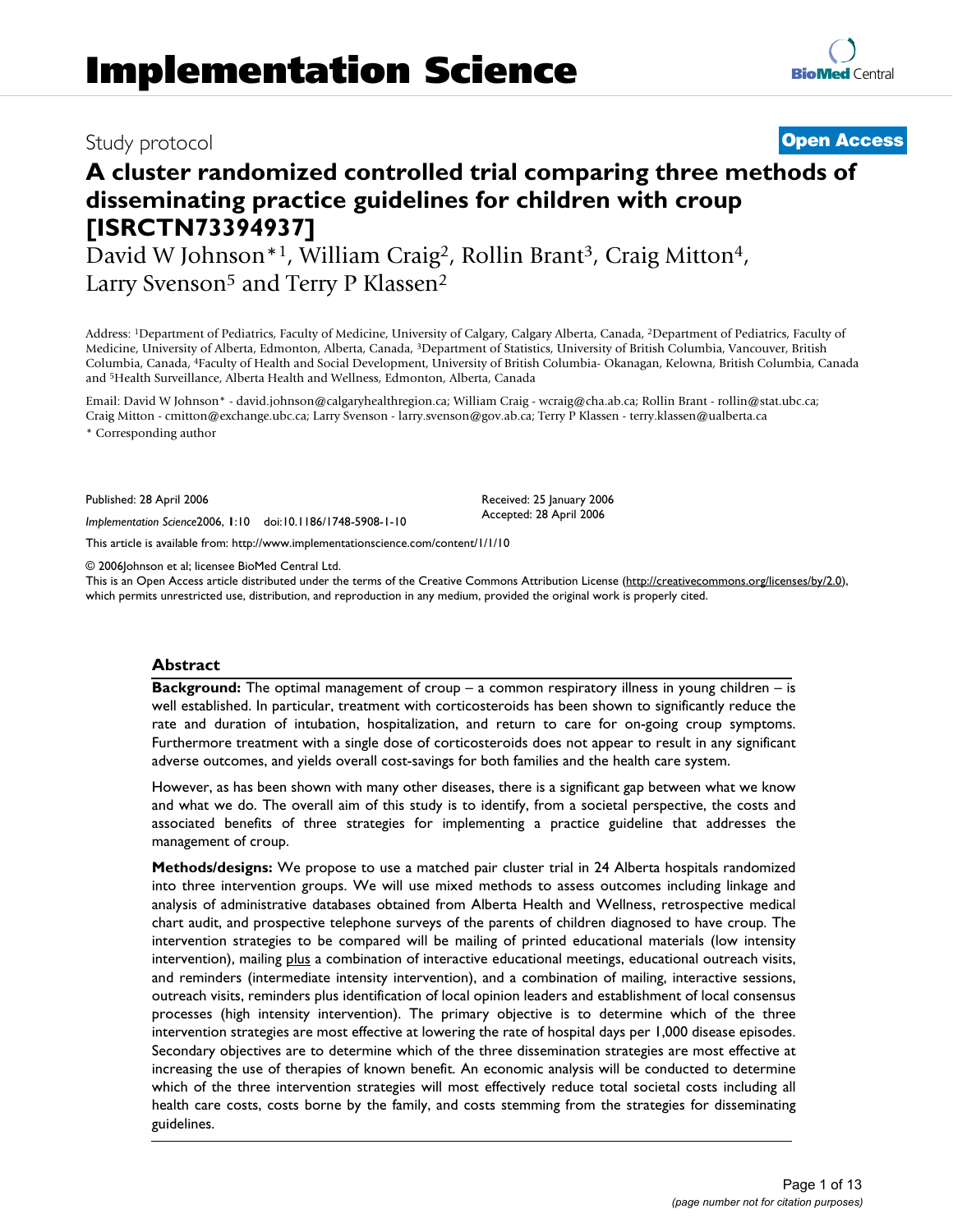#### **Background** *Introduction*

Compared with biomedical research, few resources have been devoted to translating knowledge into practice. However health care researchers are increasingly aware of the persistent and substantial gap between what we know and what we do. One of the most common strategies advocated for closing this gap is the development of practice guidelines. It is now widely accepted, however, that simple dissemination whether by publication in medical journals or direct mailings to physicians of guidelines, does not result in a significant change in practice.

More than 40 systematic reviews have been published which examine a range of different strategies for implementing guidelines. An overview of this literature has been published by the Cochrane Effective Practice and Organisation of Care (EPOC) Group.[1,2] This review concludes that many of the primary studies focusing on implementation strategies have weak designs, methodological flaws, and that virtually none have included economic evaluations. The authors call for randomized trials with head-to-head, multi-arm comparisons of different levels of interventions, that use an appropriate analysis, based on clusters, and include a comprehensive cost-effective analysis.

We have designed a study that addresses each of the points outlined by the EPOC Group's members. Furthermore we believe – for several reasons – that practice guidelines addressing the management of croup will provide a good test case for analyzing our proposed intervention.

Croup is second only to asthma as a cause of respiratory emergencies in young children, and accounts for 5% of all emergent admissions in this population. In the last 15 years, as a result of the publication of a number of therapeutic trials and systematic reviews, the scientific basis for croup treatment has been clarified. In particular, optimally timed treatment with steroids substantially reduces the frequency and duration of both hospitalization and airway intubation. [3-5]

Published literature and pilot data collected for this proposed trial show that many children with croup do not receive optimal therapy, and that there is a substantial variation in hospitalization rates.[6,7] Since hospitalization likely accounts for most health care spending on this disease, improvement in prescribing practices and standardization of indications for hospital admission could both improve outcomes and substantially reduce health care expenditures for children with croup.

### *Strategies for disseminating and implementing clinical practice guidelines*

### *The "Gap"*

On-going societal investment in basic and clinical research is ultimately only meaningful if this acquired knowledge is translated into better care for patients. Unfortunately, in health care, there is a substantial gap between what is known and what is actually done for patients. Though this has been recognized for some time, this gap has not disappeared. Some well-documented examples include the use of photocoagulation for diabetic retinopathy,[8] management of hypertension,[8] prophylaxis for patients at high risk for venous thrombosis and pulmonary embolism,[8] and, most recently, thrombolytic therapy for patients with myocardial infarction. [8- 10]

#### *Approaches to knowledge translation*

Many different broad approaches to knowledge translation have been advocated including development and dissemination of clinical practice guidelines, continuing medical education, continuous quality improvement, and more recently, computerized decision support systems.[11,12]

#### *What constitutes a good practice guideline?*

Guidelines are formally defined as "systematically developed statements to assist practitioners' and patients' decisions about appropriate care for specified clinical outcomes".[13] A number of organizations have developed policies and standards for how guidelines should be developed and evaluated. [12-17] It is desirable for guidelines to be valid (i.e. if followed, guidelines should yield the health care gains and costs predicted); reproducible (i.e. if given the same evidence and methods, two committees should develop comparable guidelines); and reliable (i.e. in the same clinical circumstances, clinicians should interpret the guidelines in the same way).[9] Guidelines are most likely to be valid if developed by national organizations with representatives from all key disciplines, and if formally linked to meta-analysis.[9]

#### *Guideline development is expensive and often falls short*

Development of guidelines can be very expensive, especially those developed by national agencies which can range up to US \$1 million.[17] Furthermore, there are more than 20,000 guidelines registered in the U.S. National Guideline Clearinghouse, and more than 2,000 guidelines on the Canadian Medical Association Website.[18] Consequently the total amount of health resource dollars now devoted to guideline development is considerable. For example, the United Kingdom spends an estimated 1.5% of the annual health budget on the development of national guidelines.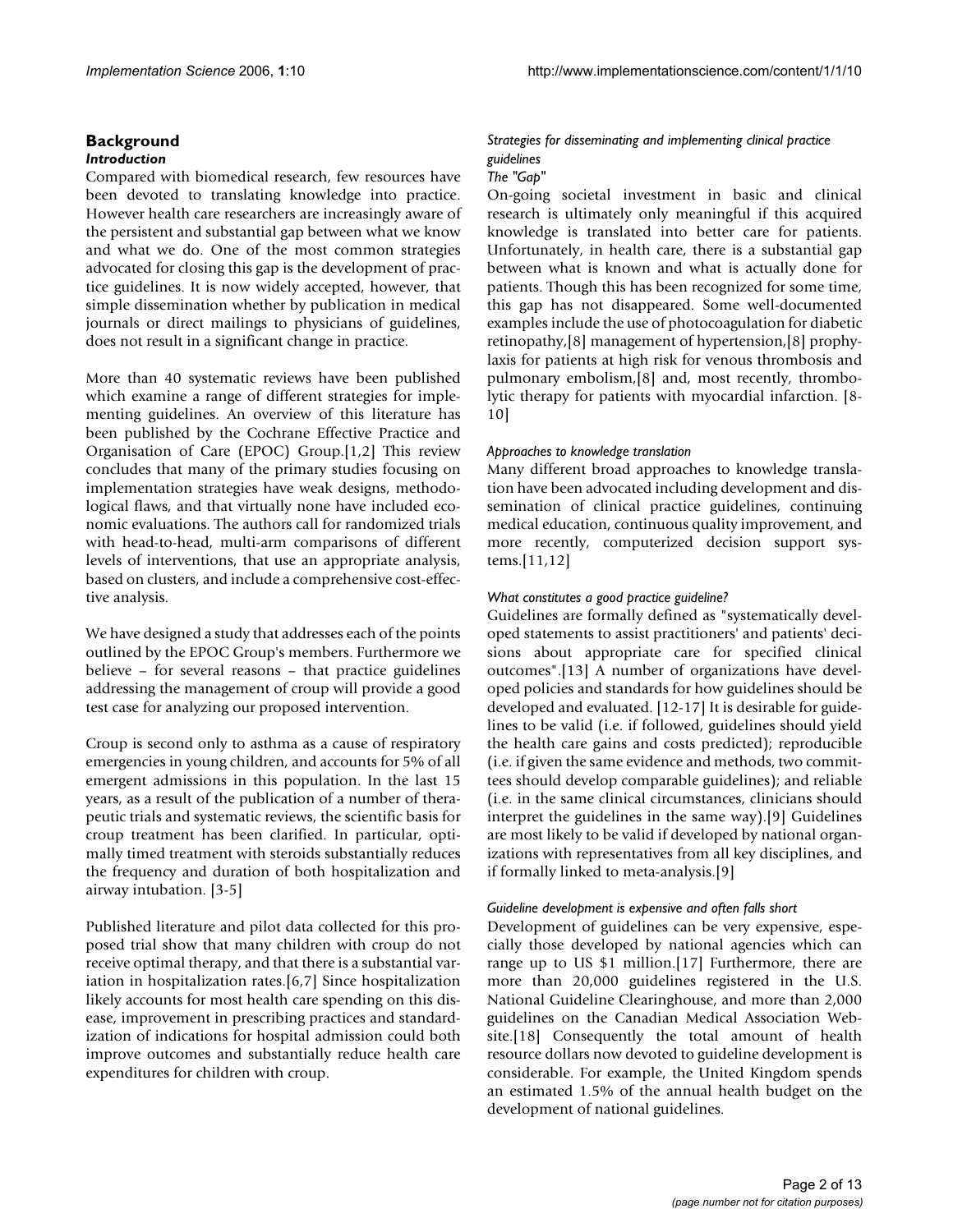A critical review of practice guidelines found that, of the guidelines published in a selection of journals in the last decade, none meet all methodological standards, and few met more than 70% of standards.[19] The methodological area in which guidelines needed the greatest improvement was the identification, evaluation, and synthesis of scientific evidence.

#### *Dissemination alone doesn't work*

It is now widely accepted that no matter how well-developed practice guidelines are, simple dissemination does not result in a significant change in practice.[1,2] A number of different strategies to implement guidelines have been published. Cochrane Effective Practice And Organisation Of Care Group [http://www.abdn.ac.uk/](http://www.abdn.ac.uk/hsru/epoc/) [hsru/epoc/](http://www.abdn.ac.uk/hsru/epoc/) has systematically reviewed the published literature, developed a taxonomy of interventions, and developed methodological criteria for assessing the quality of the evaluation of these interventions.

#### *Implementation strategies: what works and what doesn't work*

Based on published reviews by the Cochrane EPOC Group and others, we can broadly categorize the different implementation strategies into three groups as showing consistent, variable, or little or no effectiveness.[1,2] Those interventions that consistently have shown effectiveness include interactive educational meetings, educational outreach visits, reminders (either manual or computerized), and multifaceted interventions (defined as a minimum of two combined interventions). Interventions that have shown a range of effectiveness include audit and feedback, the use of local opinion leaders, local consensus processes, and patient-mediated interventions. Interventions that have consistently shown little or no effect are didactic educational meetings (lecture-format) and educational materials (distribution of recommendations for clinical care, including practice guidelines, audiovisual materials, and electronic publications).

#### *Management of children with croup*

### *Clinical presentation and infectious etiology*

Croup (acute laryngotracheo-bronchitis) is a common respiratory tract illness in young children. Parainfluenza virus is, by far, the most common cause of croup. Other important causes include influenza, adeno, and respiratory syncytial viruses.[20,21] The illness is characterized by a barking cough, hoarseness, inspiratory stridor, and often severe respiratory distress that can occur suddenly in the middle of the night. This can be frightening for parents. The barking cough is distinct for croup. It and the accompanying inspiratory stridor are easily recognizable by clinicians and, once educated, by parents.

#### *Epidemiology & burden of the disease*

It most commonly affects children between the ages of 6 months to 3 years.[21] The disease peaks biannually, with the largest peak between September and December and a second smaller peak between January and March.[22] Croup accounts for a significant proportion of paediatric emergency department (ED) visits and hospitalizations. The proportion of children evaluated as outpatients who are hospitalized range from 1–6% of those seen in private physician offices, to 7–31% of those evaluated in an ED.[21,23-25] Hospitalizations of children with croup are typically short, with the median duration being 48 hours. The potential for respiratory failure and death is what drives physicians to consider hospitalization. However, endotracheal intubation is uncommon (0.4–1.4% of hospitalized children), and death is exceptionally rare (0.5% of intubated children).[26]

#### *Indications for hospital admission*

Few studies have examined which children are at risk for respiratory failure. A retrospective cohort study of 527 hospitalized children suggested that the presence or absence of persistent sternal and chest wall indrawing may be an important clinical factor in determining risk.[27] A small prospective study suggests that the institution of a clinical pathway for croup in an ED – using explicit criteria for when it is safe to discharge children home – can significantly reduce admission rates and length of stay without any significant adverse events.[28]

#### *Variability in hospitalization rates*

Using the technique of small area analysis, To and Wennberg have reported a five and 17-fold difference, respectively, in the rate of hospitalization per capita among communities. Wennberg noted that the rate for croup and several other common pediatric problems, relative to adult medical conditions, was significantly more variable.[6,7]

#### *BaselineUtilisation data from Alberta*

Utilizing provincial administrative data, we have established health care utilization rates including the a) number of disease episodes, b) number of physician visits per disease episode, and c) number of hospital admissions and hospitals days per disease episode, for children with croup in Alberta for 6 years. Among the 107 Alberta hospitals, we found up to an 18 fold range in hospital admissions rates, ranging from16 to 287/1000 disease episodes. In general, those hospitals that evaluated larger numbers of children with croup had lower utilization rates. For example, the six largest volume hospitals diagnosed a total of 86,711 cases, and averaged 21 hospital admissions/1,000 disease episodes; and the 30 smallest volume hospitals diagnosed 13,750 cases and averaged 116 hospital admissions/1,000 disease episodes.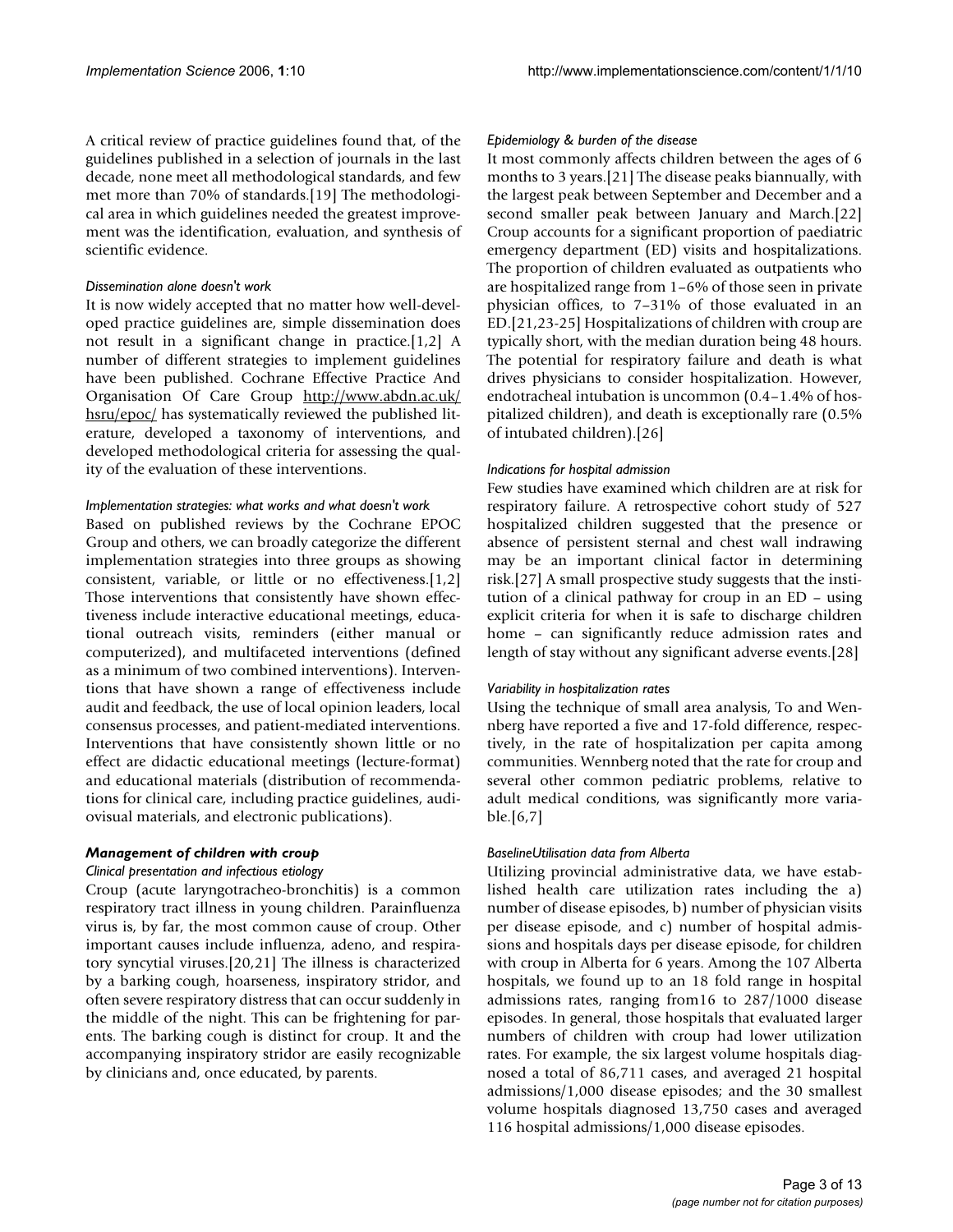#### *Costs associated with hospitalization*

Though there are no comprehensive studies examining the health care costs of croup, one study suggests that the total 'costs' for hospitalization were almost three times that of the total costs for all ED visits.[23] In the case of bronchiolitis – which likely has a similar costing structure to croup – 62% of all health care expenditures for the disease are expended on the less than 1% of children who are admitted to hospital.[29] Our baseline provincial data for croup shows that the average number of MD visits per disease episode is only 1.15, and that 3.6% of children with croup are hospitalised. Given the relative greater costs associated with hospital admission versus MD visits, or other costs such as medications, it is likely that hospital admissions are the principal determinant of health expenditures. Therefore a substantial reduction in hospitalization rates should substantially reduce health care expenditures for the disease.

#### *Overview of current therapy*

Treatment for croup includes oxygen, mist, epinephrine, corticosteroids, and heliox.[30,31] Though mist has been used for a long time, there is little evidence for or against its benefit.[32] The evidence includes small randomised and non-randomized trials, a study that used an animal model of uncertain applicability, and, recently, a wellmasked randomised trial published by one of us (TPK). [33-36] None of these studies found mist to be beneficial.

Epinephrine is clearly effective in the short-term, based on several randomised trials using clinical scores, and noncontrolled trials using a range of 'objective' measures to assess degree of respiratory distress.[34,37-40] In patients with severe respiratory obstruction, its use probably prevents or delays the need for endotracheal intubation.[40,41] Nebulized epinephrine is generally thought to be safe.[30,31,42] Since the effect of epinephrine, however, is short-lived and does not alter the natural history of the disease,[38] there appears to be no real benefit to its use in children with mild symptoms.

Heliox (helium mixed with oxygen) allows efficient laminar flow in narrower airways, and, at least in theory, can delay or even prevent endotracheal intubation. [43] Two small randomized trials in children with moderately severe croup have been published. One compared heliox to nebulized epinephrine and found the two interventions to be equivalent.[44] The other study compared heliox to standard oxygen therapy, and found a trend in favor of heliox that was not statistically significant.[45]

The clinical benefit of steroids is well documented. In addition to observations that steroids improve clinical scores, randomized trials have shown a reduction in the duration of endotracheal intubation,[46] the rate of intubation, [4] the amount of treatment required with epinephrine,[3,5] the duration of hospitalization,[47] the rate of hospitalization, [5,48] and the rate of return to the ED.[49] Steroid therapy for croup is generally thought to be safe. [31]

### *Unsubstantiated therapies: antibiotics, decongestants, & betaagonists*

Other types of therapies sometimes administered to patients with croup include antibiotics, decongestants, and nebulized β-agonists. No evidence exists for their benefit.

#### *Variability in treatment practices*

A recent study reported significant differences in the proportion of children treated with mist, epinephrine, and salbutamol based on whether physicians were pediatricians or not.[50] All physicians in these two urban hospitals, however, used corticosteroids in more than 90% of children with croup. In contrast, our data from Alberta shows that a much smaller proportion of children receive corticosteroids, (e.g. only 22% at the 12 smaller hospitals). In these same small hospitals, the same proportion of children receive antibiotics or salbutamol; treatments for which there is no evidence of efficacy.

#### *Why are guidelines that address the management of croup a good choice for testing implementation strategies?*

First, croup is an extremely common disease that is seen in small rural health hospitals as well as in tertiary centres. Second, a large body of published evidence clearly demonstrates that properly timed treatment with corticosteroids can significantly reduce health care utilization, without any significant adverse events. Furthermore, understanding what constitutes best therapy is not difficult to grasp. Third, it is a reasonable assumption that hospitalization is the primary determinant of health care expenditures for the disease. Fourth, there is a substantial variation in practice patterns and hospitalization rates across Alberta. Therefore effective implementation strategies should lower overall health care expenditures and increase societal benefits.

#### *Relevant systematic reviews*

#### *Strategies for implementing practice guidelines*

Cochrane EPOC Group members have published two 'overviews' of systematic reviews of knowledge translation interventions.[1,2] In general, these systematic reviews found, that despite the relatively large number ( $\sim 1,600$ ) of published articles which address the topic, only a comparatively small number ( $\sim$  100) have a semi-rigorous design (randomised, quasi-randomised, controlled before and after studies).[51] Many of these primary studies are methodologically flawed in that they randomised subjects by clusters, but used standard statistical techniques for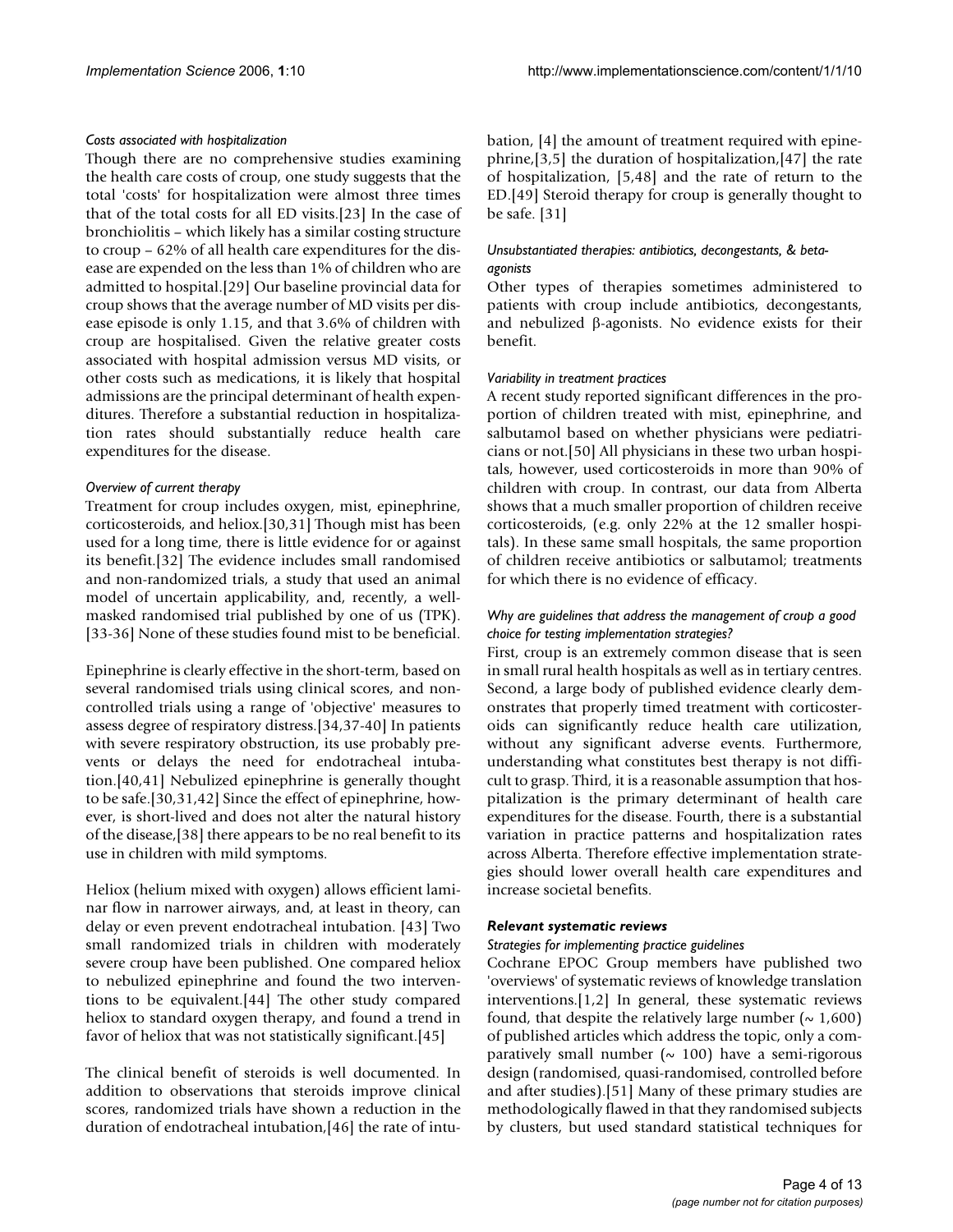analyzing their results.[52] Only a comparatively small number of trials have systematically examined the impact of implementation strategies on both medical practice and clinical outcomes, and very few studies have addressed the cost effectiveness of clinical guidelines.[1]

The Cochrane EPOC Group has established a taxonomy for classifying different types of implementation strategies. Educational meetings (defined as participation of health care providers in conferences, lectures, or workshops) show a range of effectiveness.[1] Interactive workshops have shown moderate to moderately large effects, whereas didactic forums alone were ineffective.[1] Educational outreach visits, (defined as the use of a trained person who meets with providers in their practice settings to provide information with the intent of changing providers' performances), have shown small to moderate effects on behaviour, though the authors point out that the cost effectiveness is unclear. Reminders (defined as any intervention, manual or computerised, that prompts the health care provider to perform a clinical action) appear to be more effective than audit and feedback but the results have not been striking.[1] The identification of local opinion leaders (defined as health professionals nominated by their colleagues as 'educationally influential') has shown mixed results in studies published to date, and the authors of this Cochrane systematic review suggested that further research was required before this technique becomes widespread.[1,2,53] Probably the most consistent finding among systematic reviews is that multi-faceted interventions (> 2 interventions of any type) are more effective than single interventions.[1,2]

### *Management of children with croup*

Two meta-analyses of randomized controlled trials examining the benefit of corticosteroids have been published. Kairys et al. published a meta-analysis in 1989 of 10 published randomized controlled trial's involving 1286 patients.[4] The analysis indicated that the use of steroids in children hospitalized with croup is associated with a significantly increased proportion of children showing clinical improvement at 12 and 24 hours following treatment, and a significantly reduced incidence of endotracheal intubation. More recently, we (TPK and DWJ) performed a meta-analysis of 24 randomized controlled trial's, and found that corticosteroid treatment was associated with an improvement in croup score at 6, 12, and 24 hours, a decrease in epinephrine treatments, a decrease in length of time spent in the emergency department, and a reduction in hospital stay by 16 hours.[3]) A Cochrane protocol has been submitted to examine humidified air inhalation for treating croup, but has not been published yet. No systematic reviews have been published or registered for either epinephrine or heliox.

### *Aim and objectives*

The overall aim of this study is to identify, from a societal perspective, the costs and associated benefits of three strategies (of low, intermediate and high intensity respectively) for disseminating and implementing a practice guideline that addresses the management of croup.

### *Primary objective*

To determine which of the three intervention strategies are most effective at lowering the rate of hospital days per 1,000 disease episodes. The null hypothesis is that none of the intervention strategies reduce hospital utilization rates from baseline. The alternate hypothesis is that the intervention strategies will have a graded degree of effect on hospitalization rates, with the low intensity intervention having minimal to no effect, the intermediate intensity intervention having moderate but significant effect, and the high intensity intervention having the greatest effect.

### *Secondary objective*

To determine which of the three intervention strategies are most effective at increasing the use of therapies of known benefit.

### *Other objectives*

To determine which intervention strategy will most effectively maintain or improve clinical outcomes and maintain or reduce the family pyschosocial burden. Clinical outcomes assessed will include both uncommon severe events, as well as average duration of clinical symptoms. The assessment of family psychosocial burden will include the number of hours of sleep missed by the child, and the stress experienced by the primary caregiver (most commonly the mother).

### *Economic analysis*

To determine which of the three intervention strategies will most effectively reduce total societal costs including all health care costs, costs borne by the family, and costs stemming from the strategies for disseminating guidelines. The null hypothesis is that neither the intermediate nor the high intensity interventions will consume less resources than the low intensity intervention. The alternate hypothesis is that the intermediate intervention will consume fewer resources than either the low intensity intervention or the high intensity intervention.

### **Methods**

### *Proposed trial design*

We will conduct a cluster randomized controlled trial after completing a baseline survey. In order to provide a comprehensive answer as to whether or not our interventions are beneficial, we have obtained data from several different sources. The stages are as follows.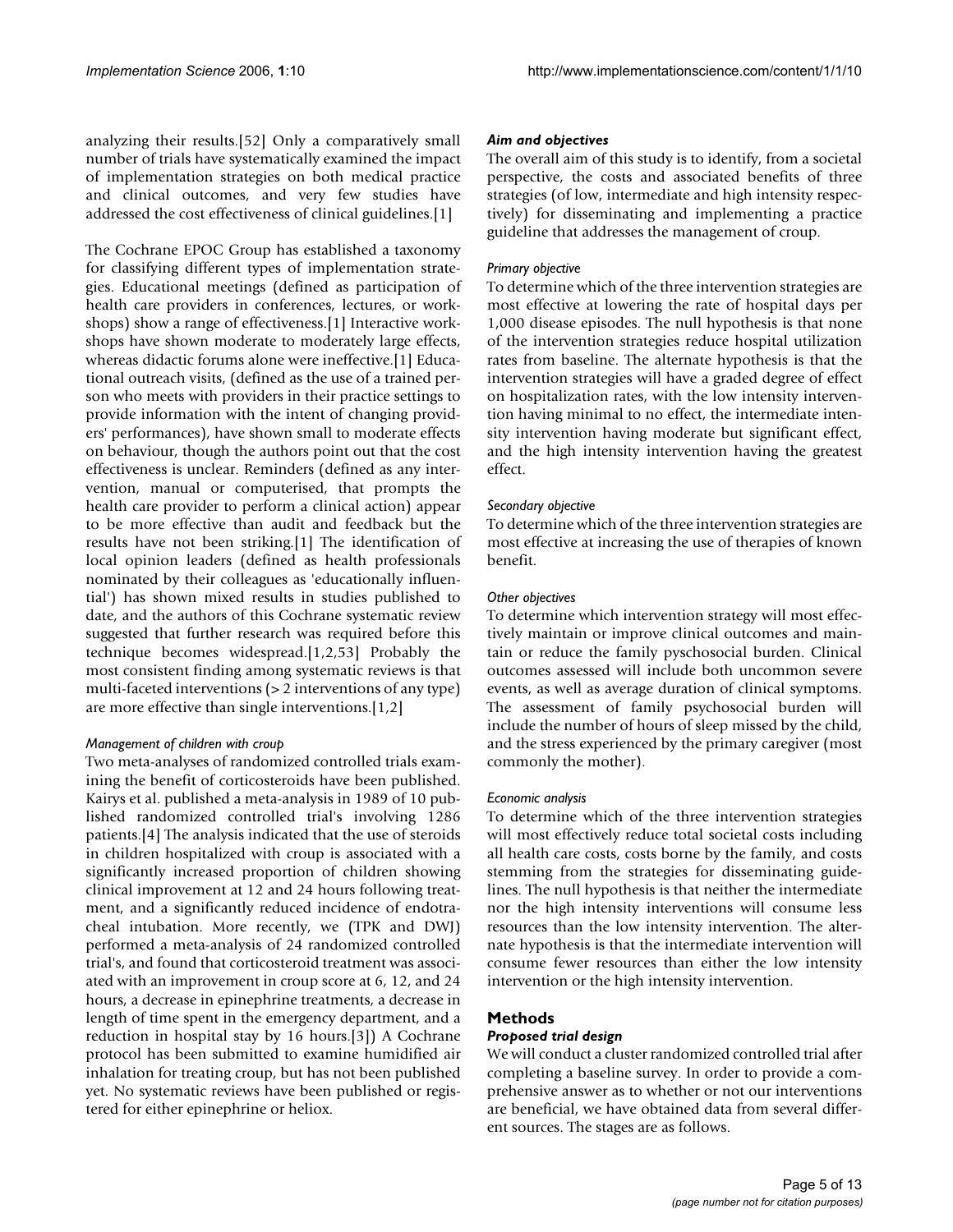

### Power for Two Arm Comparison



1. Baseline survey (currently near completion):

▪ Utilizing administrative data, we have documented Alberta health care utilization rates.

▪ We are documenting severe adverse outcomes in Alberta utilizing administrative data, and both medical examiner and records audit.

▪ Using this data, we have rank ordered Alberta hospitals based on number of disease episodes and rates of hospitalization.

▪ We have enrolled the highest ranking 24 hospitals who consented to participation.

▪ We are documenting practice patterns in these 24 selected Alberta hospitals utilizing medical records audit.

▪ Utilizing a prospective cohort questionnaire, we are documenting the duration of clinical symptoms of children with croup and the psychosocial burden on their families in the same 24 selected Alberta hospital emergency departments

2. Development of clinical guidelines that address indications for drug therapy and hospital admission/discharge criteria. The process will include:

▪ convening an guideline committee with a range of disciplines and professions;

▪ critically reviewing the published literature;

▪ drafting guidelines which meet standard criteria for developing guidelines;

▪ review of the guidelines by both parents and a widerange of users (family physicians, nurses, and respiratory therapists);

▪ obtaining approval of the guidelines from the Canadian Pediatric Society, Canadian Association of Emergency Physicians, and the Alberta Medical Association; and

▪ publishing the guidelines in journals such as the Canadian Medical Association Journal.

3. Randomization of 24 Alberta hospitals to one of three implementation strategies.

4. A follow-up survey whose purpose is to detect any change from baseline by:

▪ documenting severe adverse outcomes and utilization rates in Alberta;

▪ documenting practice patterns in the 24 Alberta hospitals surveyed at baseline;

▪ documenting the duration of symptoms of children with croup and the psychosocial burden on their families attending these 24 hospital emergency departments.

#### *Proposed sample size*

The twenty-four participating hospitals were initially selected by calculating anticipated hospital specific effect sizes based on assuming that the effect of intervention would be proportional to baseline admission rates taking into account hospital-specific frequencies of disease episodes. Hospitals are to be randomized to one of three intervention arms, eight hospitals per arm, after stratification on baseline frequency of disease episodes. The power of our study depends on the anticipated change in mean hospital days as shown in Figure 1, which provides power estimates plotted against percentage decrease based on examining hospital stays over the three baseline and three post-intervention years. (Appendix A – Details of calculations) A Bonferroni correction for the two comparisons of intermediate and high intensity intervention against low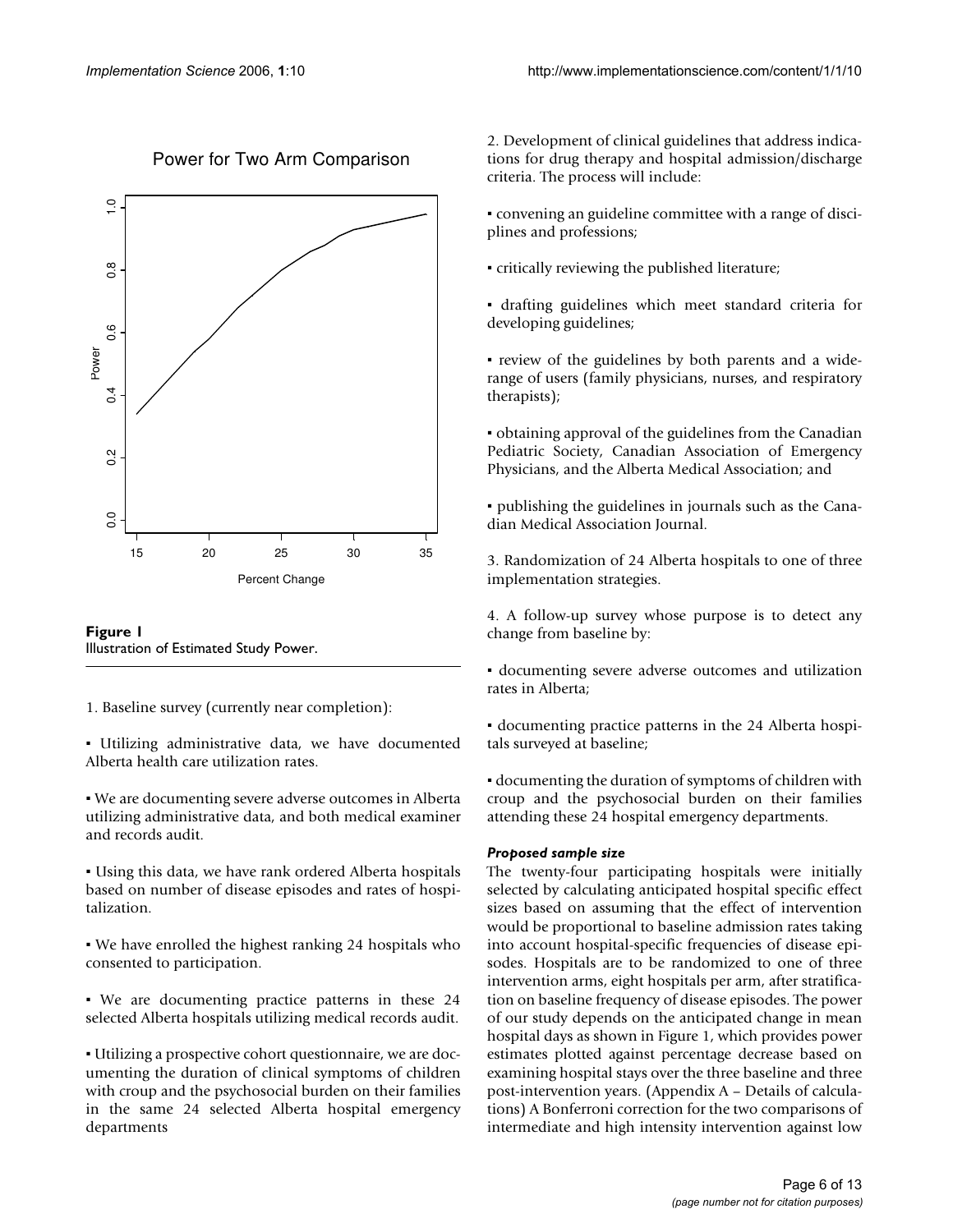intensity intervention has been included. The estimated power (overall alpha = .05) to detect a 25% change is 0.80 for each comparison.

### *Recruitment*

#### *Recruitment of hospitals*

All 24 hospitals have been approached and have consented to participate in our study.

#### *Recruitment of families to complete prospective survey*

As of Oct. 27<sup>th</sup>, 2002 we have recruited a total of 170 children into our baseline cohort and 95% have been contacted daily until resolution of symptoms. We will continue to recruit patients until April 30<sup>th</sup>, 2003. Given our rate of enrolment to date, we anticipate enrolling between 450 and 500 patients in the baseline cohort. The intervention and follow-up sample will be obtained over a total of 24 months, as opposed to the baseline in which we will have enrolled patients for only 13 months. Therefore, conservatively, enrolment should be  $\sim$  900 patients in the follow-up cohort.

### *Practical arrangements for allocating participants to trial groups*

#### *Proposed strata, rationale and method of allocation*

As noted above, a total of 24 hospitals have agreed to participate in our study. We will stratify these hospitals into three levels based on the average number of croup cases diagnosed by affiliated physicians per year *(< 100 cases/ year = small volume hospitals; 100 to 700 cases per year = medium volume hospitals, and > 700 cases per year = large volume hospitals)*. Non-stratified randomization of only 24 hospitals into three intervention arms could easily result in substantially more hospitals of one stratum in one intervention arm than the other arms. Therefore, given the significant differences in total number of disease episodes, number of hospitalizations, hospitalization rates, and likely other significant differences between the different sized hospitals, non-stratified randomization could significantly bias our results. A statistician not otherwise involved in our study will randomise hospitals within each of the three strata to one of the three intervention arms by computer software.

#### *Planned trial interventions*

#### *Development of croup clinical practice guidelines Development committee*

The Alberta Medical Association Clinical Practice Guideline Program (*Alberta Medical Association Clinical Practice Guidelines Program*) appointed DWJ as Chair, and the health care professionals representing pediatric emergency medicine (TPK, WC); pediatric pulmonary; pediatric infectious diseases; emergency medicine; rural family medicine; respiratory therapy; and nursing to a committee that was charged with developing the guidelines.

#### *Criteria for developing a practice guideline*

We have used both the criteria developed by Grimshaw and Shaneyfelt as the basis for formulating our guidelines.[1,2]

#### *Systematic review of the literature*

Utilizing the Alberta Research Centre for Child Health Evidence (ARCHE), we carried out a systematic literature review to ensure we had identified all primary published studies addressing the management of children with croup. We have completed a draft of the guidelines.

### *Remaining steps prior to completion of croup clinical practice guideline*

When the guidelines are in final form, a parents' group will critically review the guidelines for clarity and content. As well, the guidelines will be reviewed by a randomly selected group of family physicians for clarity and clinical relevance. Once development of the guidelines is complete, we will seek endorsement by the Canadian Pediatric Society and the Canadian Association of Emergency Physicians. We will also submit the guidelines to the Canadian Medical Association Journal for publication.

#### *The three intervention strategies*

The intervention strategies to be compared will be a) mailing of printed educational materials (PEMs) (low intensity intervention); b) mailing PEMs plus a combination of interactive educational meetings, educational outreach visits, and reminders (intermediate intensity intervention); and c) mailing PEMs, interactive sessions, outreach visits, reminders plus identification of local opinion leaders (high intensity intervention.

#### *Low intensity intervention*

The low intensity intervention is the current strategy utilized by the *Alberta Medical Association Clinical Practice Guidelines Program* for disseminating new guidelines. This intervention arm will serve as a "control". The Croup Guidelines will be mailed to each physician registered with the *Alberta College of Physicians and Surgeons*. The Guidelines will also be available on the *Alberta Medical Association Clinical Practice Guidelines Website*.

#### *Intermediate intensity intervention*

The intermediate intensity intervention utilizes techniques that have consistently shown at least a moderate impact on professional behavior. We will work through existing organizational structures in order to more closely simulate how the *Alberta Medical Association Clinical Practice Guidelines Program* might disseminate future guidelines. More specifically, the *Alberta Medical Association Clinical Practice Guidelines program* and the Croup clinical practice guideline committee will work with the Universities of Calgary and Alberta Continuing Education Pro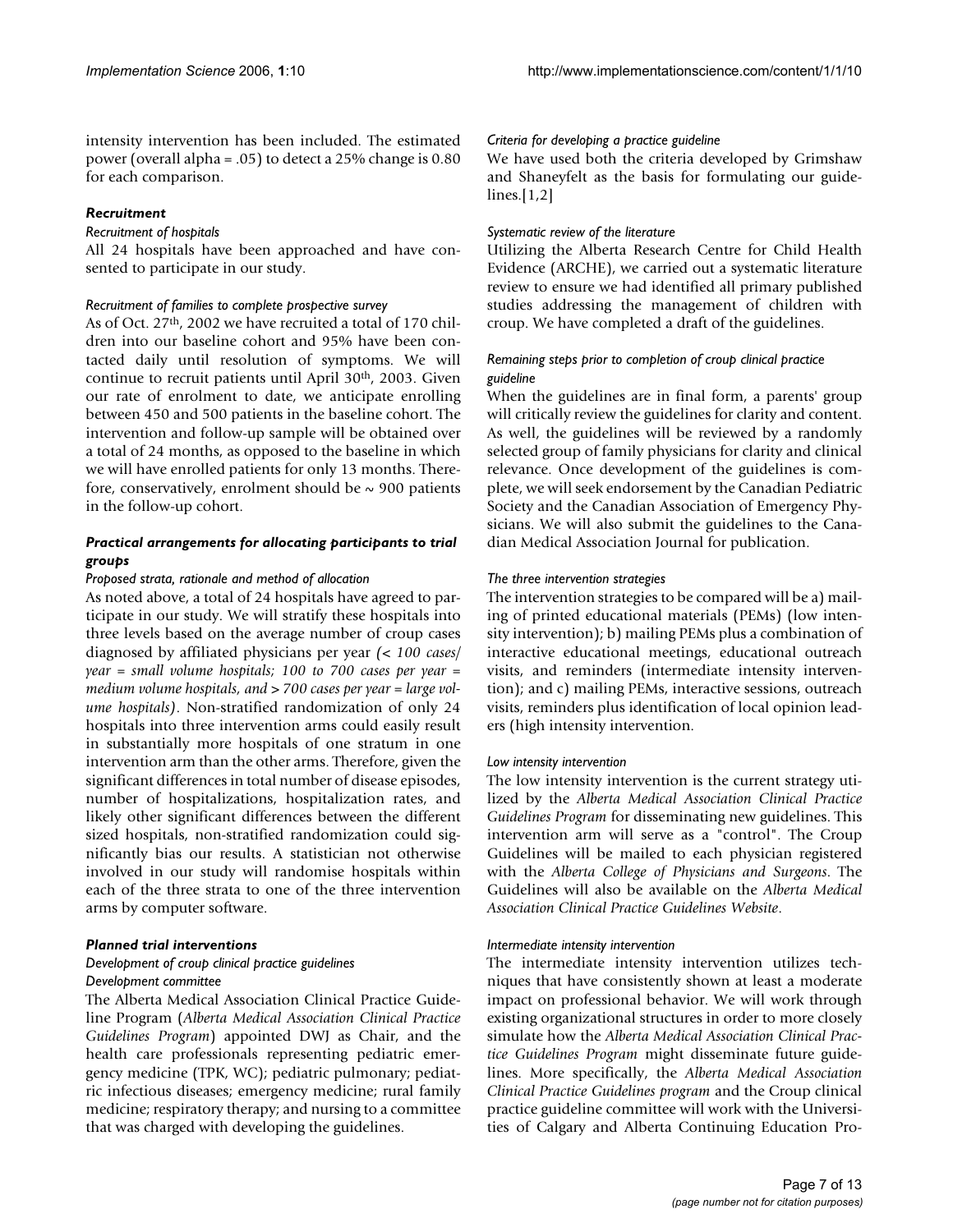grams to develop an interactive educational program for physicians, nurses, and respiratory therapists. Utilizing the existing Continuous Quality Improvement Staff in each Health Region, each hospital's admitting physicians, acute care nurses and respiratory therapists will be invited to participate in the interactive educational program carried out by one of the Croup Clinical Practice Guideline Committee members. A "local champion" will also be identified. They will conduct educational outreach visits to physicians, nurses, and respiratory therapists who did not attend the interactive educational program.

#### *High intensity intervention*

The high intensity, intervention utilizes a multi-faceted approach described by Lomas.[3] This approach uses a variety of techniques, including interactive educational meetings, educational outreach visits, reminders, identification of local opinion leaders and establishment of a local consensus process. The physician-focused multi-faceted dissemination strategy will involve identification of physician "opinion leaders" at each hospital randomized to this arm. All physicians with admitting privileges to a hospital will be asked to complete a validated questionnaire for the purpose of identifying the "local opinion leader".[4] All "opinion leaders" will be invited to participate in a workshop on the evidence for the practice guideline's recommendations and on basic principles of behaviour change.

#### *Planned inclusion/exclusion criteria*

#### *Health care utilization using administrative databases*

Alberta Health and Wellness, a branch of the Alberta provincial government, is the custodian of several data sources that are accessible for research purposes. These databases can be linked, and are considered to be of good quality with reliable personal identifiers on more than 95% of records. Through collaboration with the Project Coordinator, Health Surveillance Branch, Alberta Health & Wellness, we extracted the data specified below from the Canadian Institute for Health Information Hospital Inpatient database, Alberta Ambulatory Care Classification System, the Alberta Health Care Insurance Plan (AHCIP) Payment Database, and the AHCIP Registry Dataset.

All children 0–6 years of age and 6–16 years of age who are Albertan residents, and who have been evaluated and diagnosed by an Albertan physician to have croup (*ICD-9-CM 464.1 Acute Tracheitis, 464.2 Acute Laryngotracheitis, and 464.4 Croup, either as a primary or secondary diagnosis*) have been included in our utilization data.

#### *Methodological assignment of physicians to hospital*

Encrypted physician identifiers are available for each health care encounter in which a child was diagnosed to have croup. Each of the physicians appearing in our dataset were assigned to a specific hospital based on following: first, the hospital to which they admitted children with croup (62% of physicians); second, the hospital clinic or emergency department at which they diagnosed children to have croup (82% of physicians); or, third, the hospital to which a physician associate admitted or evaluated children with croup (93% of all physicians). (Physicians who shared the same billing address where assumed to be associates.)

#### *Adverse outcomes*

We have used administrative databases, selected medical record audit, and review of medical examiner cases to establish Alberta morbidity and mortality rates for the sixyear baseline. Data gathered from these three sources will allow us to establish the incidence of rare but severe outcomes such as death, anoxic brain injury, and endotracheal intubation.

*Administrative databases* were screened for any children with a diagnosis of croup who died, were intubated (ICD-9-CM 96.04), or were also diagnosed during the same admission to have anoxic brain damage (ICD-9-CM 348.1) or cerebral edema (ICD-9-CM 348.5).

#### *Retrospective record audit*

We are auditing the medical records of children identified from the administrative databases who met the above criteria. The baseline review is almost complete, and we will repeat the process in follow-up. To double check that our reliance on administrative databases has not resulted in missed patients, we have also reviewed the manual admission logs for Alberta Children's Hospital and the University of Alberta Hospital intensive care units, and will contact the medical records departments at each of the regional medical centers (Medicine Hat, Lethbridge, Red Deer, Fort McMurray, Grande Prairie).

#### *Medical examiner's office*

We have also contacted the Alberta Medical Examiners' Offices and have arranged for review of children  $\leq 16$ years of age that died of "respiratory causes".

#### *Practice patterns using retrospective medical record audit*

Retrospective record audit will be used to establish the extent to which physicians use effective therapies for croup. The baseline review is almost completed, and will be repeated for the follow-up period. Each of the 24 targeted hospitals were asked to generate a list of medical record numbers using standard ICD9 codes as above that identify all children that were hospitalized and/or evaluated in the emergency department with croup. Medical records pertaining to all hospitalized children were (will be) reviewed. Of those children evaluated in the emergency department, a maximum of 30 patients per year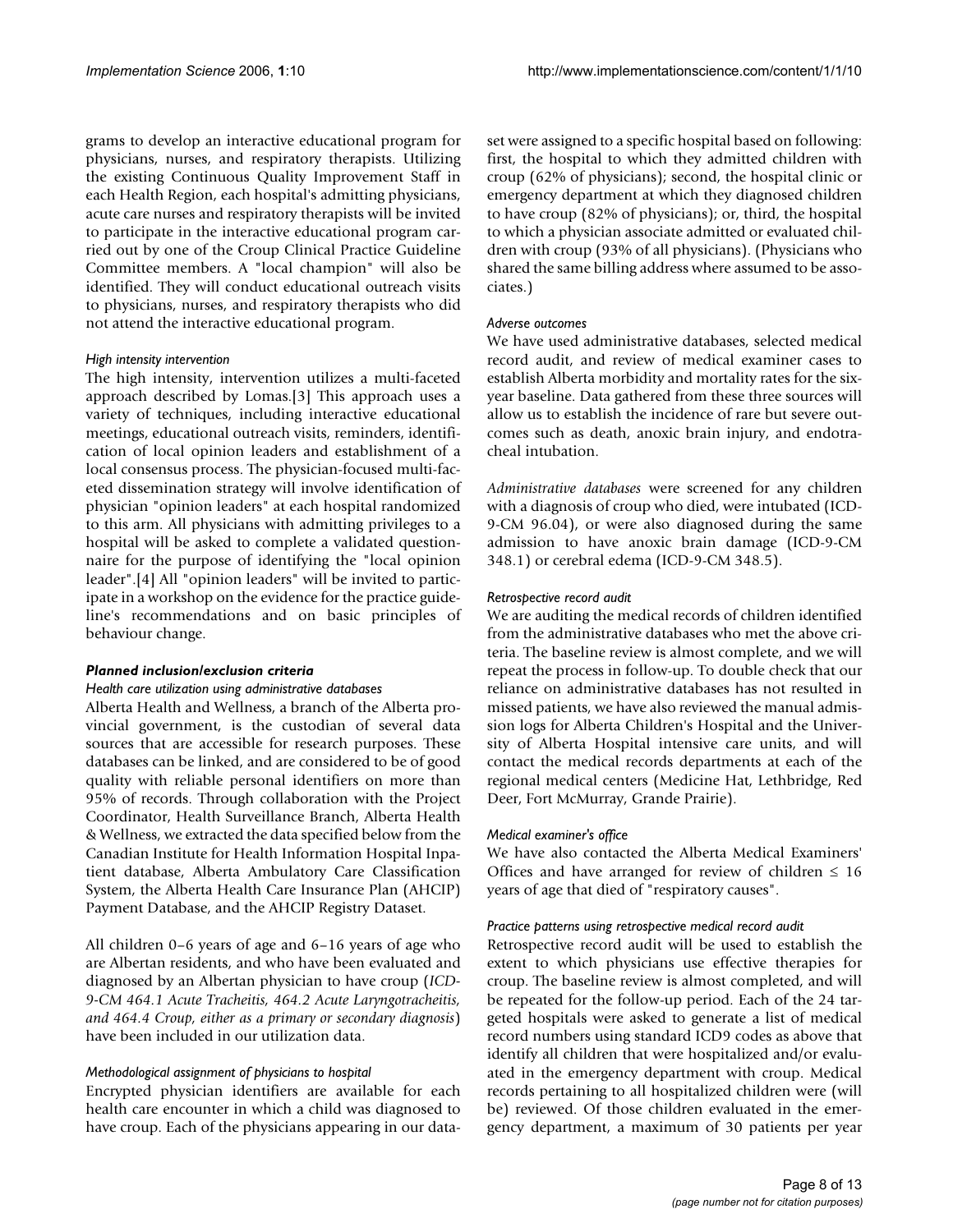were randomly selected and reviewed. For the follow-up record audit, since significant annual change is likely to occur, we will audit up to a maximum of 100 records to allow greater accuracy for our annual estimates.

### *Clinical outcomes & psychosocial burden using prospective questionnaire*

The parents of all children evaluated in, or admitted to each of the 24 hospitals with a diagnosis of croup between September and May during the baseline, intervention, and follow up periods will be approached to participate in a follow up telephone survey by a staff nurse. A log of all children diagnosed to have croup will be maintained to allow the comparison of those children enrolled to those not enrolled.

#### *Identification & enrolment of participating hospitals*

As noted above, Alberta hospitals were rank ordered based on the number of disease episodes and rates of hospitalization for a six-year period. We then approached in this order each of the hospital administrators and clinical staff for permission to include their hospital in our study until a total of 24 hospitals consented (the staff of 11 hospitals refused to participate for reasons ranging from "anticipated closing of the hospital in the near future" to "too heavy an administrative workload to participate in a study").

#### *Proposed duration of treatment period*

Detailed planning for the intervention strategies will take place between February and July 2003. We will initiate each of the interventions in August, 2003 and conclude them in March, 2004.

#### *Duration of the baseline and follow-up periods*

#### *Utilization and adverse outcome data obtained from the administrative datasets*

We have extracted data from administrative databases from April 1st, 1994 to March 31st, 2000, providing six years of data. In summer 2006, we will again extract data from administrative databases from April 1st, 2000 to March 31<sup>st</sup>, 2006. Extraction of data across these time periods will allow us to extend the baseline utilization rates from six to nine years. Most importantly, this will ensure no significant changes occur just prior to the study interventions. Extraction of data through March 31st, 2006 will provide utilization data for the intervention and two follow-up years.

#### *Practice pattern data obtained from medical record audit*

We are just completing an audit of medical records of children diagnosed to have croup based on ICD9 coding from April 1<sup>st</sup>, 1994 to March 31<sup>st</sup>, 2000. By late 2006, we will repeat an identical audit of medical records of children diagnosed as having croup between April 1st, 2000 to March 31st, 2006. This timetable for extraction of data provides the above delineated advantages.

### *Clinical outcome & psychosocial burden data obtained from prospective questionnaire*

### *Duration of enrolment*

The parents of children admitted to each of the 24 hospitals with a diagnosis of croup during "croup season" (Sept 1st to May 31st) from November 1st, 2001 and finishing March 31st, 2006, will be asked by a staff nurse to participate in a telephone survey.

#### *Duration & mechanism of telephone follow up*

The enrolment and consent forms are then faxed to the study coordinator (JW). She assigns the case to one of three centrally located and trained study investigators who will contact the primary caretaker within 24 hours of enrolment. The initial telephone interview takes 20 minutes. Daily telephone interviews with the primary caretaker occur until the child has been symptom-free for 24 hours.

#### *Proposed primary and secondary outcome measures*

The primary outcome will be the rate of hospital days per 1,000 disease episodes. If differences in rate of hospital days between intervention groups are detected, we will explore to what degree they are due to a change in rates of admission versus a change in hospital lengths of stay.

The secondary outcomes will be utilization of appropriate therapies including:

- Proportion of patients treated in the emergency department and hospital with a corticosteroid.
- Proportion of patients evaluated in emergency department for at least three hours after treatment with corticosteroids before the decision to admit to hospital is made.

▪ Time to treatment with corticosteroids in both emergency department and hospital patients.

#### *Other outcomes*

#### *Clinical outcomes*

To determine which dissemination strategy will most effectively maintain or improve clinical outcomes:

▪ by reducing or maintaining the number of uncommon, severe clinical events such as intubation, respiratory and cardiac arrest, anoxic brain injury, or death.

▪ by reducing, (in a prospective cohort of children enrolled from each hospital) croup symptoms on days 1, 2, and 3 following assessment, as measured by a telephone follow-up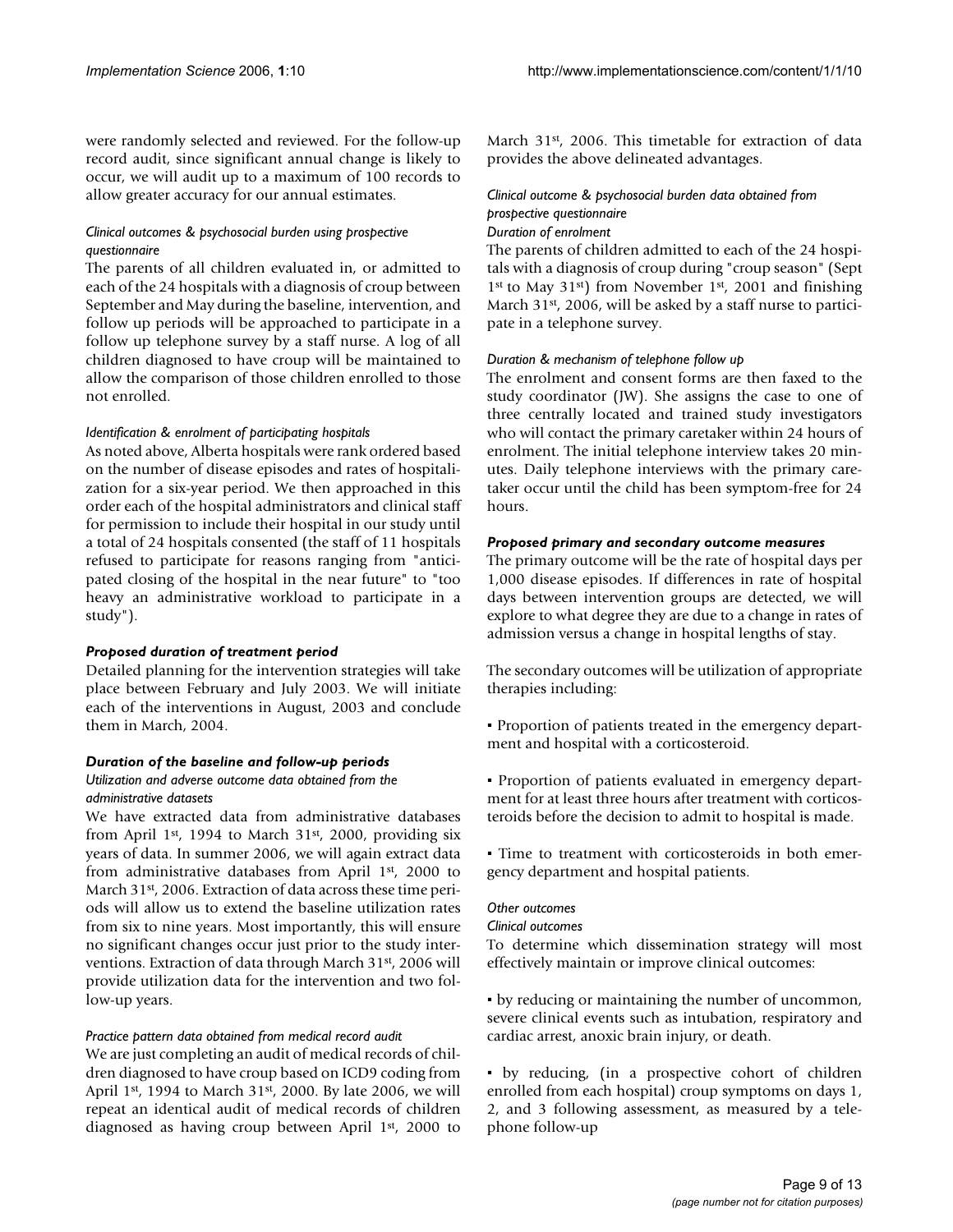▪ assessment tool (Telephone Out Patient (TOP) score).

#### *Psychosocial burden*

To determine which dissemination strategy will most effectively maintain or reduce the psychosocial burden on parents by

▪ reducing, (in a cohort of children enrolled from each hospital), the stress experienced by the primary caregiver due to the child's illness on days 1–3 following assessment.

▪ reducing, (in a prospective cohort of children enrolled from each hospital), the number of hours of sleep missed by the child due to croup on days 1–3 following assessment.

## *How will the outcome measures be measured at follow up?*

*Utilization outcomes* Previously discussed.

*Adverse outcomes* Previously discussed in part.

#### *Development of data abstraction sheet*

The Principal Investigator and Study Coordinator, following an informal review of medical records, developed a customized Access relational database. This draft database was pilot tested and revised before beginning formal review.

#### *Auditing process*

Because these cases are significantly more complex, only the study coordinator and another trained senior pediatric emergency nurse will perform these audits. The principal investigator and the two nurses will meet regularly during the baseline and follow up audits, to discuss cases and any difficulties encountered in auditing. To establish the degree of agreement between auditors, the three will review a random selection of medical records.

#### *Case identification: multiple and overlapping methods*

In order to minimize the likelihood that any adverse outcomes will be missed, overlapping methods for identifying cases will be used. Specifically, we will obtain provincial medical examiner records, and hospital administrative data from the province, all the health regions, and all the hospitals in urban areas.

#### *Practice pattern outcomes*

#### *Development of data abstraction sheet*

After an informal review of medical records, a customized Access relational database was developed. This draft data sheet was piloted and revised, before beginning formal review.

#### *Training & monitoring of medical record auditors*

The projector coordinator has trained two research assistants to review medical records and directly enter data in a relational database (Access). The project coordinator and each of the research assistants will review a randomly selected number of records through the study to check accuracy in data abstraction.

#### *Accuracy of ICD9 coding*

To assess the accuracy of using ICD9 coding to identify children diagnosed with croup, we will examine whether health record analysts coded records in the same way at each of the 24 hospitals. We will determine what percentage of children were coded as croup using the standard codes met a formal definition for croup (acute onset of stridor associated with a "seal-like" barking cough). Also to explore whether some hospitals use other ICD9 codes for children with croup, we will generate a list of potential alternative codes. Using this list of potential alternative ICD9 codes, we will review a random selection of medical records using these codes.

# *Clinical & psychosocial burden outcomes*

*RMO database*

We are maintaining a database of all children diagnosed as having croup whose parents refused, were missed, or are otherwise excluded. Demographics and disease characteristics of children and their families in this database will be compared to those families who are administered the survey to ascertain if the two populations are different.

#### *Telephone interviewing techniques*

Several procedures should enhance the reliability of telephone data collection. a) One study investigator will complete all telephone follow up for a given family. b) At the time of enrolment the primary caretaker of the child will be identified, and every effort will be made to conduct all follow-up calls with this person. c) The questions will have standardized responses. d)A standard audio recording of a child with croup will be played to the caregiver to aid them in identifying the easily recognizable and distinctive cough.

#### *Proposed analyses*

The principal analysis will examine hospital stays arising from individual disease episodes over the six-year baseline and study period. We will apply a linear mixed model (Laird-Ware approach) incorporating random effects for hospital, year within hospital, as well as fixed effects for intervention and year. We will also pursue a more detailed explanatory analysis incorporating individual subject characteristics (age, sex) as well as random effects for admission and discharge physician. Additionally we will develop similar models for length of stay restricting to disease episodes leading to admissions, and mixed effects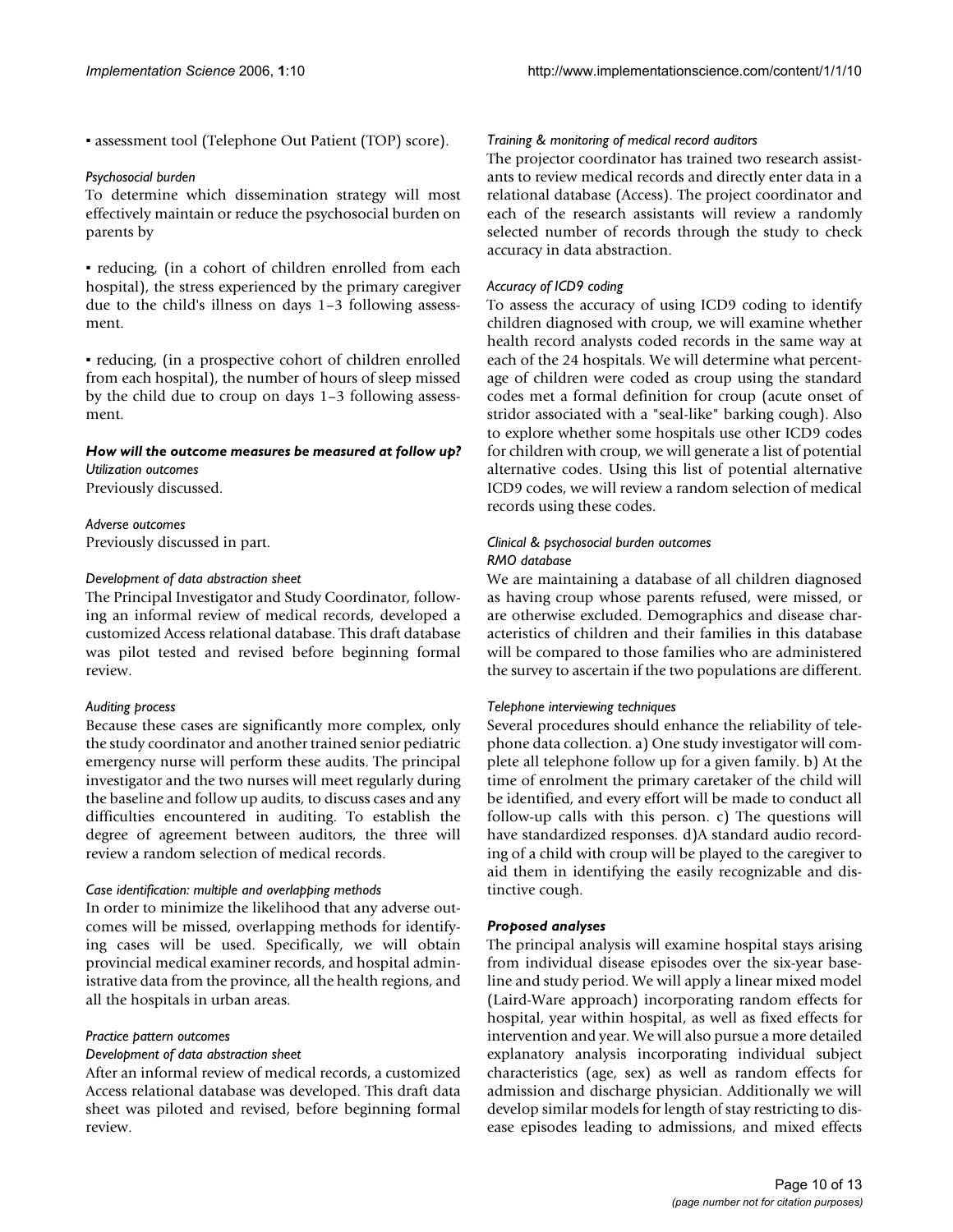logistic regression model for admissions. Secondary analyses relating to steroid use and *Telephone OutPatient (TOP)* scores will follow a similar format. The examination of day 1- 3 *TOP* scores will require augmenting the basic model framework to include random subject effects and a serially correlated (within subject) residual error structure. No subgroup analyses are planned.

#### *Economic analysis*

An economic analysis will be carried out from a societal perspective with costs classified as either payer (costs born by the province) or non-payer (costs born by individuals or the families of children with croup). The analysis will include all health care costs, costs borne by the family, and costs stemming from the strategies for implementing guidelines.

#### *Potential benefits*

Potential benefits will be considered to be the duration of croup symptoms and the absence of any severe adverse outcomes among children.

#### *Overview of costing methods*

Costing information will be gathered in sufficient detail to allow a comparison of costs and benefits. The form that the analysis will take will depend on the relative ratios of cost versus benefit. For example, if either of the two experimental strategies (non-standard) achieve similar or better clinical outcomes at decreased or equal costs as the standard dissemination strategy, the experimental interventions will be judged as cost-effective. Alternatively, if the experimental interventions yield increased benefits at increased costs, a ratio of the incremental cost per outcome gained will be calculated. And last, if the experimental interventions yield decreased benefits but are associated with increased or equal costs, the standard dissemination strategy will be judged to be the most costeffective. (Please note we have specifically avoided using any reference to either cost-effective analysis or cost-benefit analysis. [5,6])

#### *Health care costs*

Payer costs resulting from the provision of health care will be estimated by first determining from the administrative database the total number of physician visits, emergency department visits, days of hospitalization, patient transports, and days in an intensive care unit (Edmonton or Calgary only). Costs per physician visit will be based on the Alberta physician fee schedule. Costs per emergency department visit, and hospital day will be based on published standards for Alberta.[7] Costs for drugs, radiographs, and laboratory tests will be based on provincial standards. For the Edmonton and Calgary hospitals included in the randomised trial and for any intensive care patients, specific hospital case costing is available thereby allowing a unique cost estimate for each patient. Air transport costs will be estimated to be \$8 per air mile.

#### *Implementation strategy costs*

Costs of the three-implementation strategies will be classified as either as payer and non-payer based on whether or not the province assumes responsibility for the cost. They will be estimated from the costs of publication and mailing of questionnaires or learning materials, and the time spent in meetings, organising, travel, and preparing for presentations by the Alberta Medical Association support staff, Regional Quality Assurance staff, "local champions", opinion leaders, and any associates. (The hourly wage will be assumed to be \$100 per hour for physician time and to be the mean provincial wage for other health care professionals and administrators.)

#### *Costs to the family*

The costs borne by families will be considered to be nonpayer. The amount of work missed (including both wages and house work), travel time, parking and ambulance costs by each family will be assumed to equal the mean values determined by the prospective survey of children with croup. The value of the lost wages will be estimated by applying a mean wage rate to missed work time, obtained from *STATS Canada* for Alberta. The values for travel time, parking costs, and ambulance costs will be taken from published standards for Alberta.[7]

#### *Calculation of societal costs*

Total societal costs (the sum of payer and non-payer costs) for each hospital will be calculated for the 9 baseline years, the one-year of intervention, and the two years of follow-up. Given the year-to-year variability in the incidence of croup, the total societal costs for each year will be adjusted for disease incidence (total costs per year divided by the number of episodes of croup diagnosed that year by those physicians assigned to the hospital). An average cost per year for the baseline period will be calculated. Statistical assessment of whether or not costs differ between the three intervention groups will be calculated by the Laird-Ware model with baseline costs as the covariate. (This type of analysis will allow us to simultaneously compare costs at three time points (the intervention year and two years of follow-up), while adjusting for the baseline cost)

#### *Quality of Life (QOL) measurements*

We will not utilize any QOL measures in our study. None, to our knowledge, have been developed for use in children with acute, transient illnesses.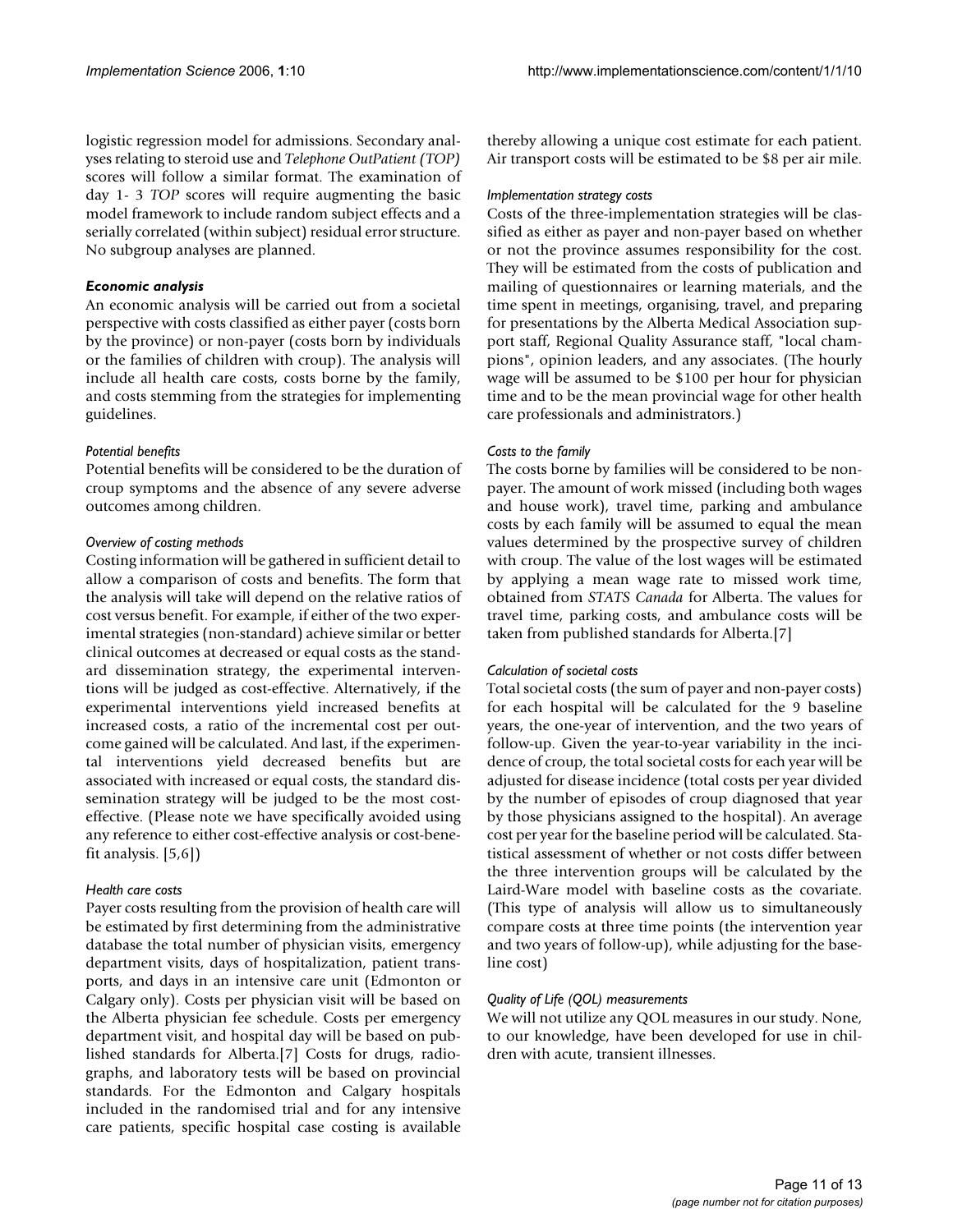#### *Data safety and monitoring committee*

Given that the study intervention does not pose any direct risk to patients or health care professionals, a Data Safety and Monitoring Committee is not necessary.

#### *Proposed methods for protecting against sources of bias Masking of allocation*

As noted above, a statistician not aware of our study question will allocate hospitals using a standard computer randomization software.

#### *Cluster randomization*

Given that our study interventions specifically target physicians and other health care workers, one threat to the validity of our study is the possibility of communication between health care workers randomized to different intervention arms. To minimize the likelihood of this possibility, we have chosen hospitals as our unit of randomization and analysis. All hospitals but three are located in different cities and towns, each with a significant distance between them. However, three of the six hospitals with large volumes are located in Edmonton, so at least two of the Edmonton hospitals will be randomized to different intervention arms.

#### *Inability to completely blind health care workers to study intent*

Another potential threat to the validity of our study is that – as a result of needing to approach hospital clinical staff to obtain consent for their hospital to be included in our study – hospital staff had to be informed of the intent of the study. We have tried to minimize further unnecessary contamination, however, by instructing our study staff to avoid discussing the study's main purpose with hospital staff, and speaking only about the operational details of their particular intervention.

### *Assessment of outcomes*

The assessment of outcome measures will be masked as much as possible without awareness of study purpose or intervention assignment. The data analyst responsible for extracting and linking the administrative databases will not be informed as to specific purpose of the study nor to which intervention arm each hospital has been randomized. Medical record auditors will not be informed as to the specific purpose of the study nor to which intervention arm each hospital has been randomized. Parents of children with croup will not be told of the overall purpose of the study nor the intervention arm to which their hospital is randomized.

### *Analysis*

The health economist (CM) will review and clean the economic data without being aware of the specific hospital or intervention (for this process, hospital and intervention identifiers will be removed). Furthermore the statistician (RB) will be provided with data segregated into the three intervention arms labelled with an encrypted hospital and intervention identifier.

### **Competing interests**

The author(s) declare that they have no competing interests.

### **Authors' contributions**

DWJ conceived of the idea for the study, devised the study design, and wrote the majority of study protocol. WC reviewed the study protocol and provided critical feedback. RB wrote the statistical analysis section of the protocol. CM wrote the health economic section of the protocol. LS provided advice on the availability of administrative data from Alberta Health & Wellness. TK reviewed the study protocol and provided critical feedback.

### **Additional material**

#### **Additional File 1**

*Appendix I – Power Calculations* Click here for file [\[http://www.biomedcentral.com/content/supplementary/1748-](http://www.biomedcentral.com/content/supplementary/1748-5908-1-10-S1.pdf) 5908-1-10-S1.pdf]

#### **References**

- 1. Grimshaw J, Shirran L, Thomas R, Mowatt G, Fraser C, Bero L, Grilli R, Harvey E, Oxman A, O'Brien MA: **Changing provider behavior: an overview of systematic reviews of interventions.** *Med Care* 2001, **39(8 Suppl 2):**2-II.
- 2. Bero L, Grilli R, Grimshaw J, Harvey E, Oxman AD, Thomson MA: **Getting research findings into practice: Closing the gap [between research and practice: an overview of systematic](http://www.ncbi.nlm.nih.gov/entrez/query.fcgi?cmd=Retrieve&db=PubMed&dopt=Abstract&list_uids=9703533) reviews of interventions to promote the implementation of [research fundings.](http://www.ncbi.nlm.nih.gov/entrez/query.fcgi?cmd=Retrieve&db=PubMed&dopt=Abstract&list_uids=9703533)** *BMJ* 1998, **317:**465-468.
- 3. Ausejo M, Saenz A, Pham B, Kellner JD, Johnson DW, Moher D, Klassen TP: **[The effectiveness of glucocorticoids in treating croup:](http://www.ncbi.nlm.nih.gov/entrez/query.fcgi?cmd=Retrieve&db=PubMed&dopt=Abstract&list_uids=10473471) [meta-analysis.](http://www.ncbi.nlm.nih.gov/entrez/query.fcgi?cmd=Retrieve&db=PubMed&dopt=Abstract&list_uids=10473471)** *BMJ* 1999, **319:**595-600.
- 4. Kairys S, Olmstead EM, O'Connor GT: **[Steroid treatment of](http://www.ncbi.nlm.nih.gov/entrez/query.fcgi?cmd=Retrieve&db=PubMed&dopt=Abstract&list_uids=2654865) [laryngotracheitis: a meta-analysis of the evidence from ran](http://www.ncbi.nlm.nih.gov/entrez/query.fcgi?cmd=Retrieve&db=PubMed&dopt=Abstract&list_uids=2654865)[domized trials.](http://www.ncbi.nlm.nih.gov/entrez/query.fcgi?cmd=Retrieve&db=PubMed&dopt=Abstract&list_uids=2654865)** *Pediatrics* 1989, **83(5):**683-693.
- 5. Johnson DW, Jacobson S, Edney PC, Hadfield P, Mundy ME, Schuh S: **A comparison of nebulized budesonide, intramuscular dexamethasone, and placebo in moderately severe croup.** *N Eng J Med* 1998, **339:**498-503.
- 6. Wennberg JE: **Small area analysis and the medical case outcome problem.** In *Conference Proceedings Research Methodology: Strengthening Causal Interpretations of Nonexperimental Data* Rockville, MD: Agency for Health Care Policy and Research, US Department of Health; 1990.
- 7. To T, Dick P, Young W: **Hospitalization rates of children with croup in Ontario.** *Paediatr Child Health* 1990, **1:**103-108.
- 8. Haynes R: **[Some problems in applying evidence in clinical](http://www.ncbi.nlm.nih.gov/entrez/query.fcgi?cmd=Retrieve&db=PubMed&dopt=Abstract&list_uids=8192298) [practice.](http://www.ncbi.nlm.nih.gov/entrez/query.fcgi?cmd=Retrieve&db=PubMed&dopt=Abstract&list_uids=8192298)** *Ann NY Acad Sci* 1993, **703:**210-224. discussion 224–225
- 9. Grimshaw J, Hutchinson A: **[Clinical practice guidelines–do they](http://www.ncbi.nlm.nih.gov/entrez/query.fcgi?cmd=Retrieve&db=PubMed&dopt=Abstract&list_uids=8556300) [enhance value for money in health care?](http://www.ncbi.nlm.nih.gov/entrez/query.fcgi?cmd=Retrieve&db=PubMed&dopt=Abstract&list_uids=8556300)** *Br Med Bull* 1995, **51(4):**927-940.
- 10. Grimshaw J, Thomson M: **[What have new efforts to change pro](http://www.ncbi.nlm.nih.gov/entrez/query.fcgi?cmd=Retrieve&db=PubMed&dopt=Abstract&list_uids=9797746)[fessional practice achieved?](http://www.ncbi.nlm.nih.gov/entrez/query.fcgi?cmd=Retrieve&db=PubMed&dopt=Abstract&list_uids=9797746)** *J R Soc Med* 1998, **91(Suppl 35):**20-25.